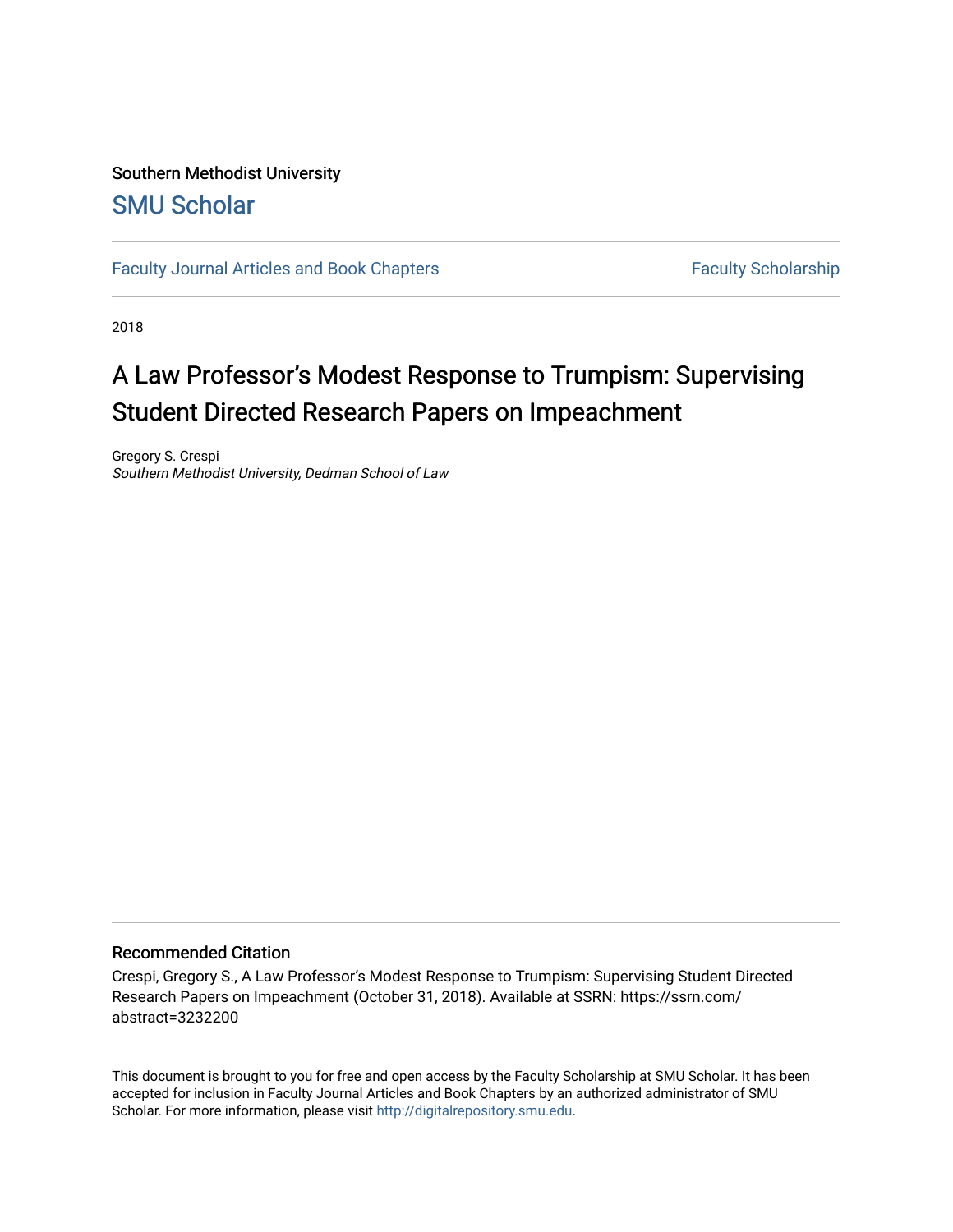# A LAW PROFESSOR'S MODEST RESPONSE TO TRUMPISM:

## SUPERVISING STUDENT DIRECTED RESEARCH

### PAPERS ON IMPEACHMENT

by

Gregory Crespi Dedman School of Law Southern Methodist University

> Preliminary draft October 31, 2018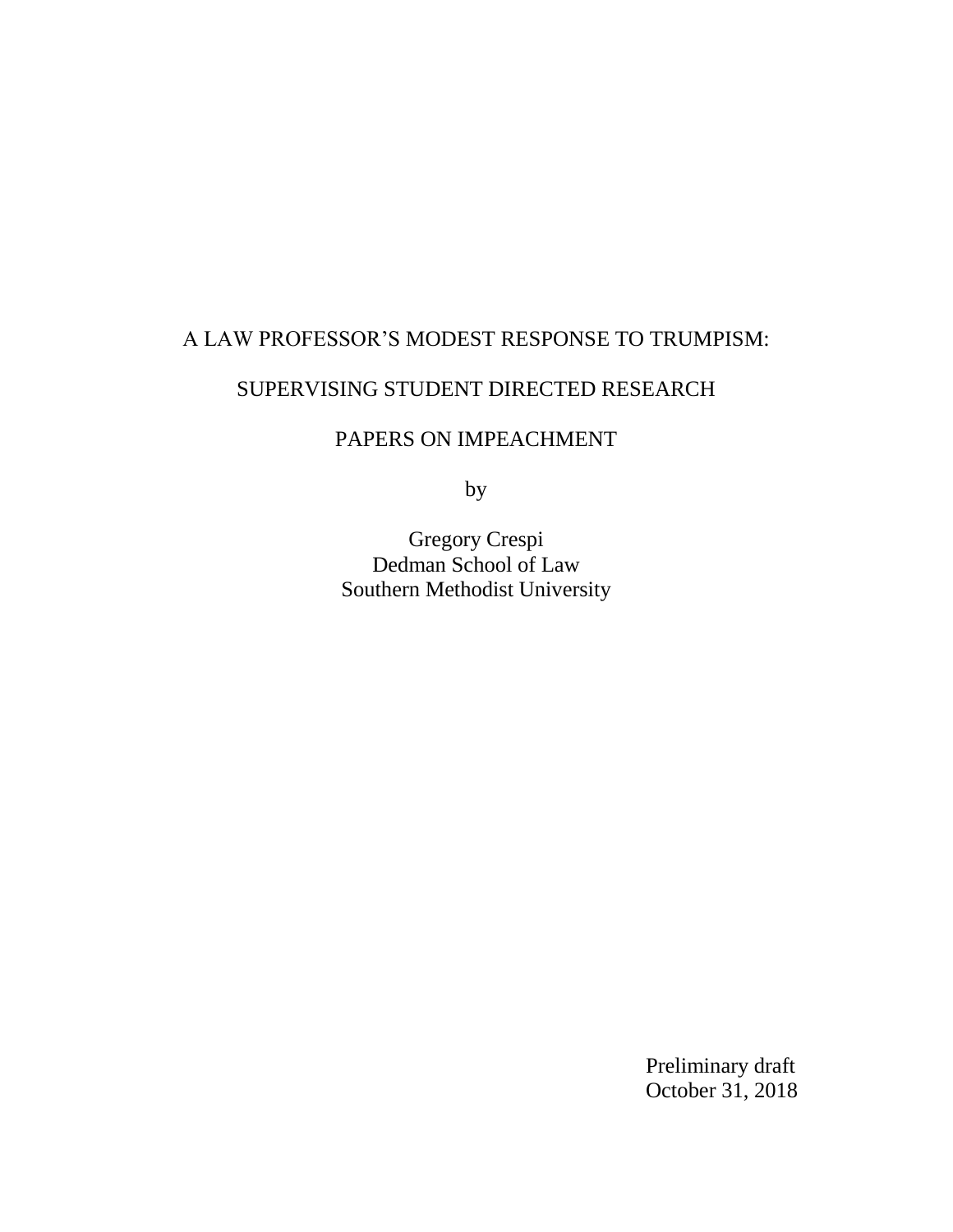### ABSTRACT

This short essay discusses my motivation for and the reading materials and procedures I use when offering about a half-dozen law students each semester a Directed Research option to research and write papers on the topic of Presidential impeachment. I recommend that those faculty members who may have only a modest Constitutional Law background, but who feel as I do that greater understanding and more sustained discussion among lawyers and others of the merits and drawbacks of removal of President Trump from office through impeachment is called for, and who wish to facilitate such greater understanding and discussion without compromising their overriding professional and ethical obligations to their students, consider trying this approach.

I am a long-time law professor. I and many others were shocked by the election of Donald Trump to the Presidency in 2016, and I have since been appalled by the conduct of the President and his Administration, and by the damning findings of the Mueller investigation as they gradually become public. Every single day that President Trump and his minions are in office is a national embarrassment and subjects the country to further damage and risks, both foreign and domestic.

Waiting patiently for the 2020 elections for the opportunity to remove President Trump from office is to me highly irresponsible, and may well lead to disaster. The only other potentially viable political option under our Constitution to end this nightmare is his removal from office by the Senate after House impeachment. Given this situation, the merits and drawbacks of Presidential impeachment deserve more informed and sustained discussion within the academic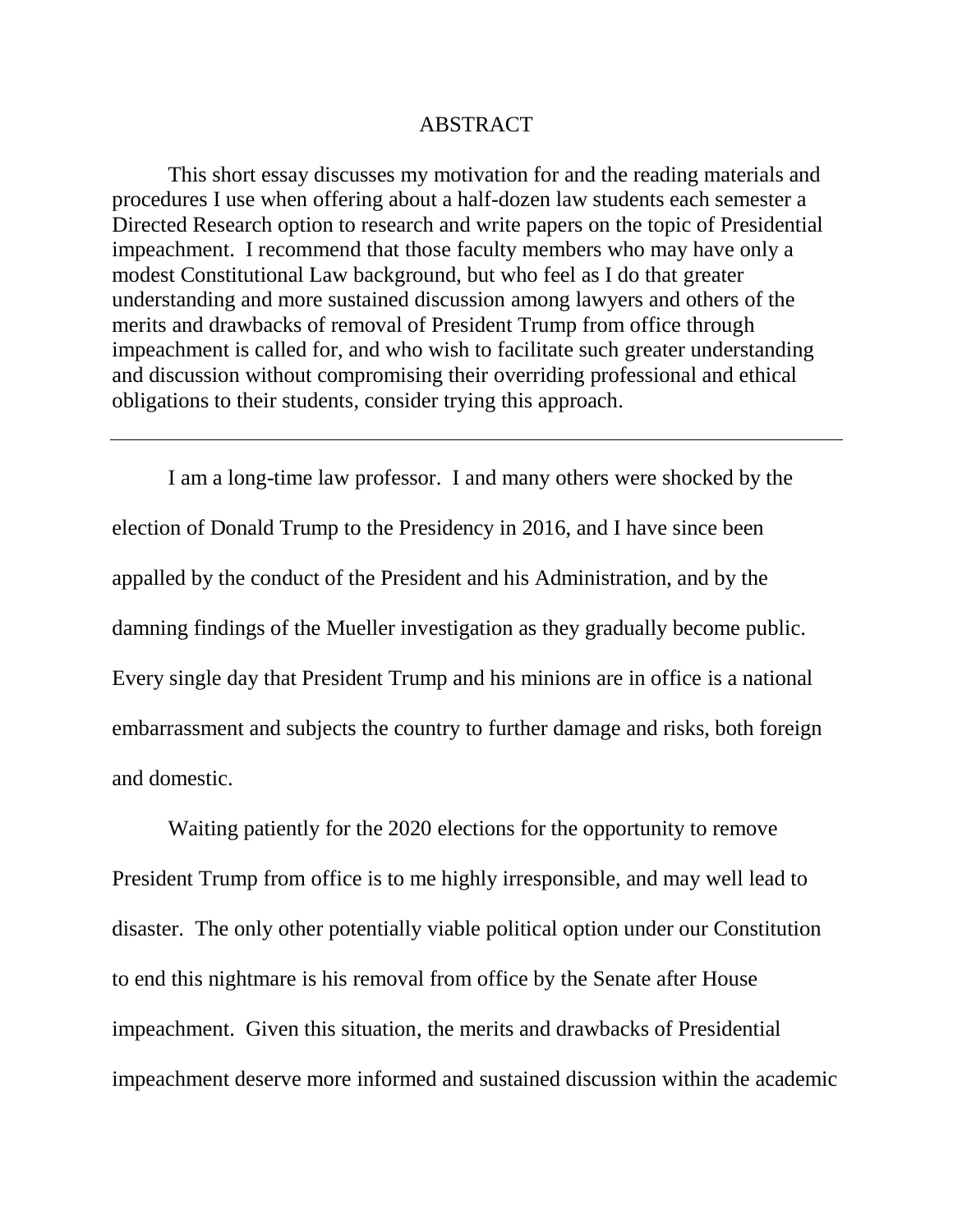and legal communities, and among the broader public, than they have received thus far. We need to foster broader public understanding of and support for impeachment, and sooner rather than later, so as to encourage at least a couple dozen wavering Republican Senators to support Presidential removal when the time comes to put the interest of the country ahead of narrow partisan considerations in the likely looming impeachment trial.

So what can a law professor with my personal views do to promote more informed and sustained consideration of impeachment? One can of course in one's capacity as a citizen give money or other assistance to Tom Steyer's proimpeachment organization, and also support those Congressional candidates in their 2018 election campaigns who will promise to oppose this Administration on all fronts, and who are at least open to pressing for impeachment should the eventual Mueller Report prove sufficiently damning. One can also (or instead) participate in more direct forms of political action such as organizing or joining public demonstrations, offering support for aligned public interest organizations, assisting in drafting amicus briefs in important court cases, writing blogs and newspaper editorials, etc. But suppose that one wants to go beyond these citizen efforts in the public square and also contribute to the Trump resistance and impeachment efforts while "at work?" Specifically, what can a law professor do in their pedagogical role as a teacher of future lawyers to encourage greater resistance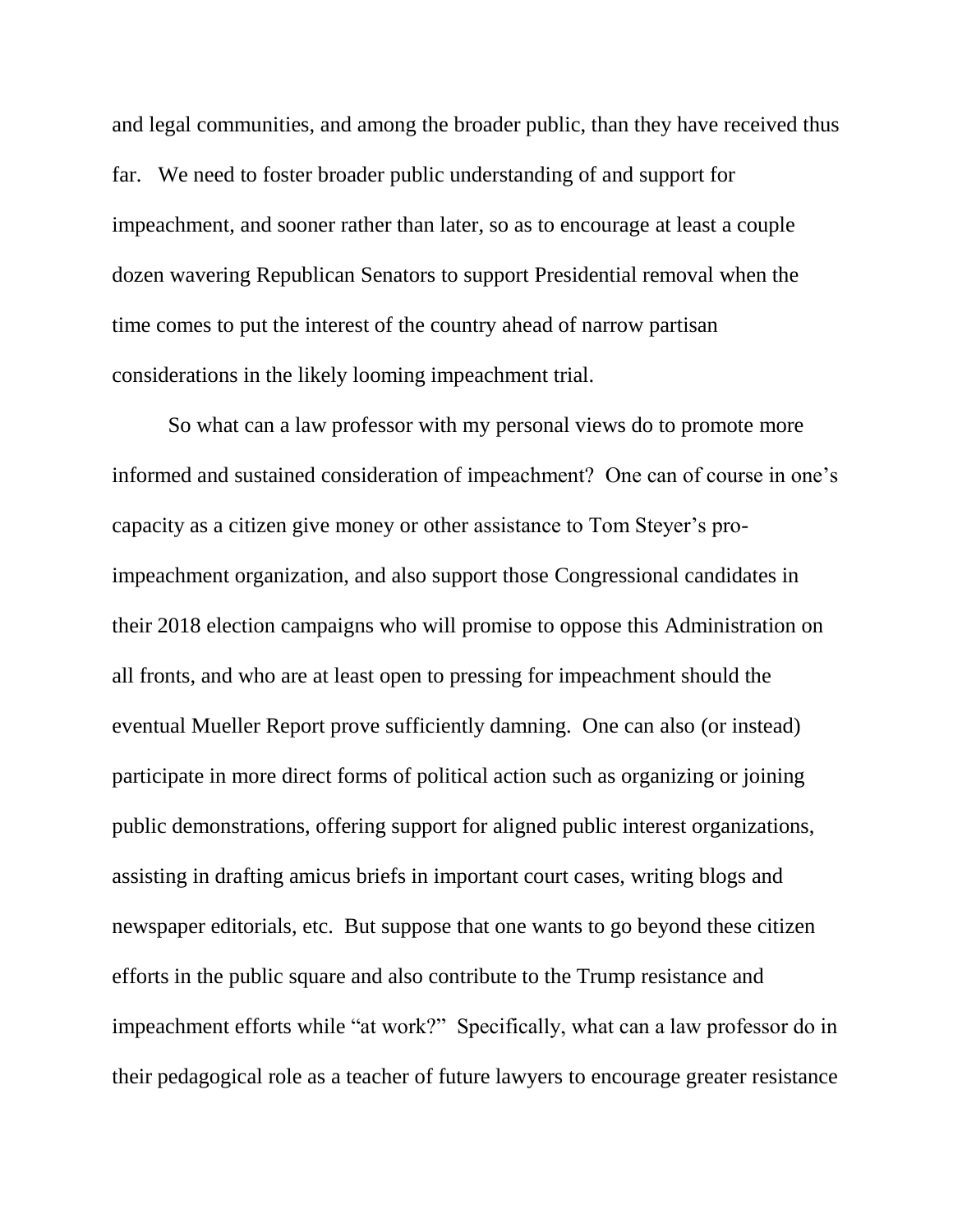to Trumpism and wider embrace of the impeachment remedy, but without compromising in any way one's overriding professional and ethical obligations to further the legal sophistication and personal growth of their students? There is a rather fine line to be walked here between teaching and political advocacy, to be sure.

It would surely be helpful in facilitating more informed and sustained discussion of the impeachment option if all law schools began offering an upperlevel elective course in Presidential impeachment, a course that obviously should be taught in as comprehensive and balanced and non-partisan a manner as possible by a person with significant Constitutional Law expertise. Due to the current severe financial constraints now faced by legal education, however, and due to the many other competing curricular requirements, the large majority of law schools are not (yet) doing this.<sup>1</sup> Even if such electives were made more broadly available, most legal academics do not have sufficient Constitutional Law background to be able to adequately teach such a course. However, I have found another feasible and professionally and ethically defensible way for a professor to contribute to a more informed understanding of the impeachment process and its merits and

<sup>&</sup>lt;sup>1</sup> This may change over time as support for impeachment grows and students show more interest in the topic. Due to popular demand from additional students whom I could not accommodate for the Directed Research class I have sought and received law school approval to offer on a regular basis a one-credit course titled Presidential Impeachment, starting during the spring, 2019 semester. I plan to cover much the same material that I now do in my Directed Research class, which this course will replace, but now with regular weekly meetings to discuss the material during the first 2/3 of the semester, and with a paper requirement comparable to what I now require for the Directed Research class. I plan to limit enrollment to 12 students so that I can still give the student papers proper individual attention.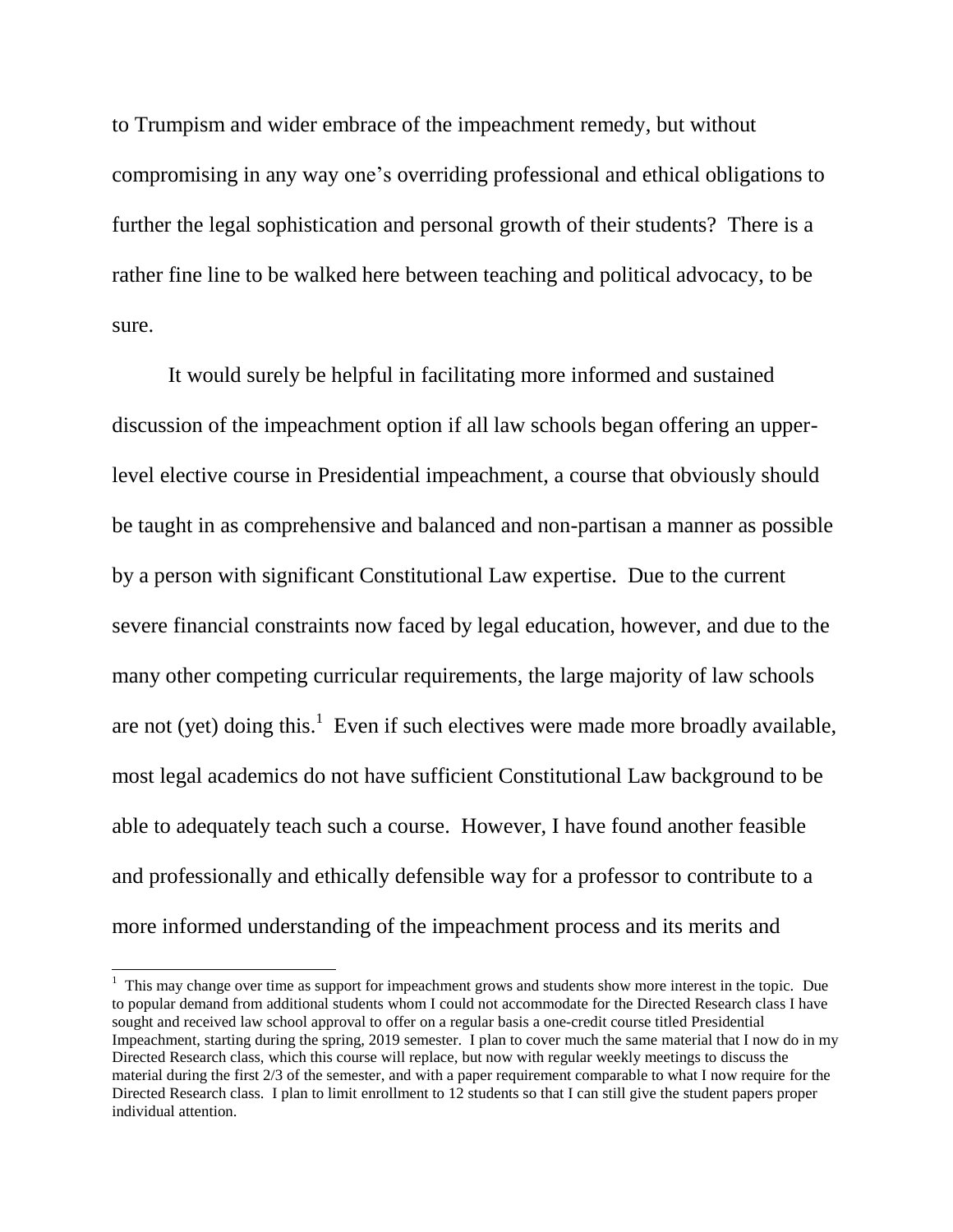drawbacks on the part of law students that does not require that he or she have a great deal of Constitutional Law expertise, nor that they convince their faculty and Dean to add an impeachment elective, and I recommend to other law professors that they consider the approach that I will now describe.

My law school, like most if not all other law schools, allows students the option of taking a modest number of their required credits through individualized "Directed Research" projects done under a consenting faculty member's supervision, culminating in a topical paper of the appropriate length and scope given the number of credits for which the student has enrolled. In the spring semester of 2018, and again this fall 2018 semester and probably during next spring 2019 semester as well, I am supervising about a half-dozen or so students each semester who have expressed interest in the subject of Presidential impeachment, broadly defined, and who have each agreed to research and write a Directed Research paper in that area. I require each of these students, before they choose a specific research topic of manageable scope, to first obtain and read for background the following three excellent and very readable books:

1) Impeachment: A Handbook (1974) by Charles Black, Jr. This is a very short and succinct Nixon-era, pre-resignation book written by a noted Constitutional scholar. The book focuses primarily but not exclusively upon the procedural aspects of the then-envisioned Senate impeachment trial, and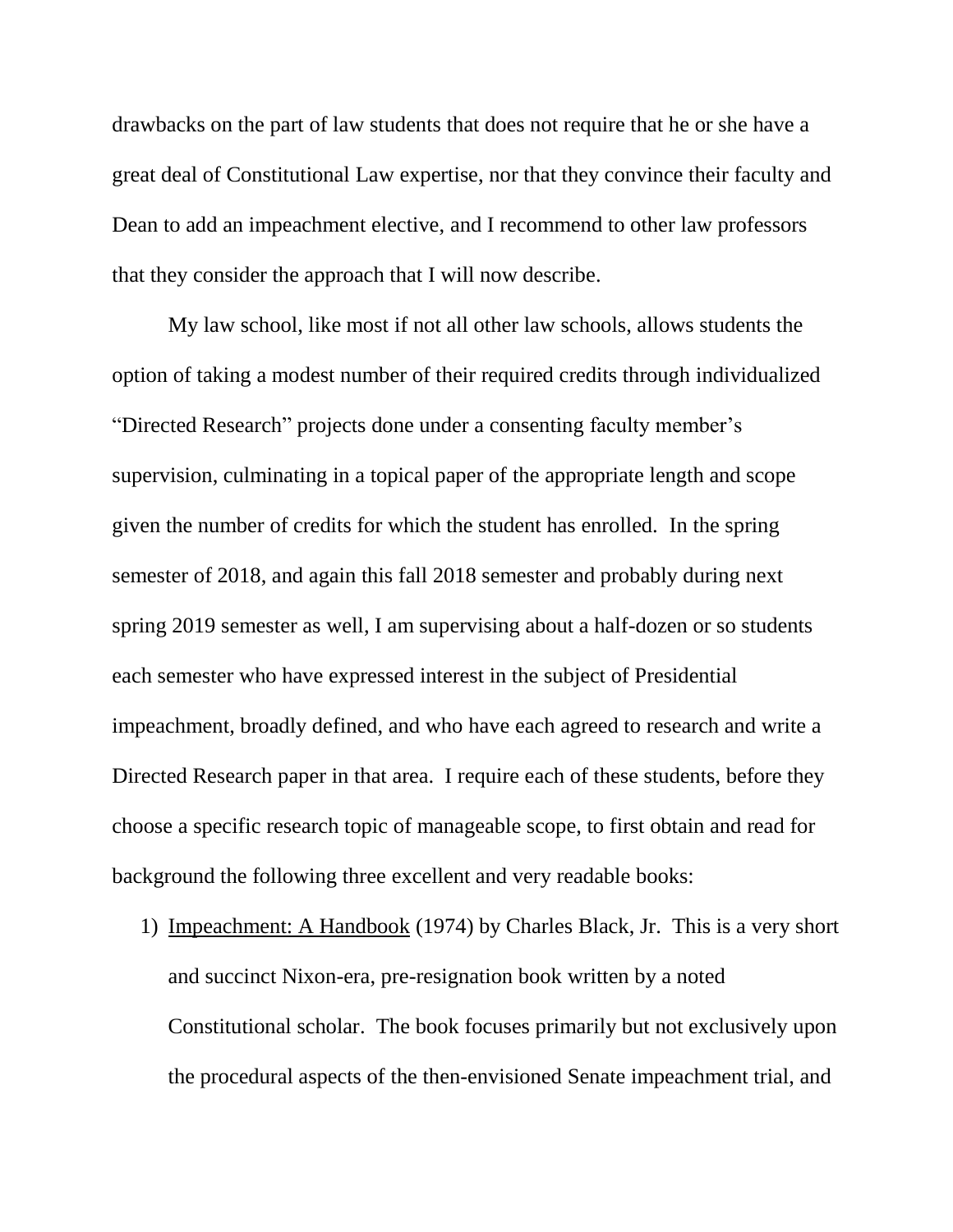upon determining the proper attitudes with which Representatives and Senators should approach the somber subject of impeachment of a President.

- 2) Impeachment: A Citizen's Guide (2017) by Cass Sunstein. This is another relatively short and accessible book recently written by another noted scholar that broadly considers numerous procedural and substantive issues raised by the possibility of the impeachment of President Trump, and which presents a large number of intriguing (and often realistic) hypothetical situations for consideration.
- 3) To End a Presidency (2018) by Laurence Tribe and Joshua Metz. This is another recent book by another Constitutional Law luminary, somewhat longer than the other two books assigned but still very accessible, and which presents a broad and carefully balanced assessment of the merits of impeaching President Trump.

Once the students have read through these three books<sup>2</sup> they are then ready to begin their research and writing. I then meet with them individually to help each student select a particular impeachment-related topic of suitable scope to work on. Those students that have enrolled for only one credit hour (most of the students choose this option) are expected to eventually write a short journal article-style

 $\overline{a}$ 

 $2^{2}$  I also suggest to the students that they obtain and selectively read the relevant portions of Impeachment : The Constitutional Process (1974), a longer and more difficult Nixon-era treatment of the subject by Raoul Berger. I also suggest that they peruse the web for current and interesting blog postings, book reviews, and other short articles on the subject, which appear regularly.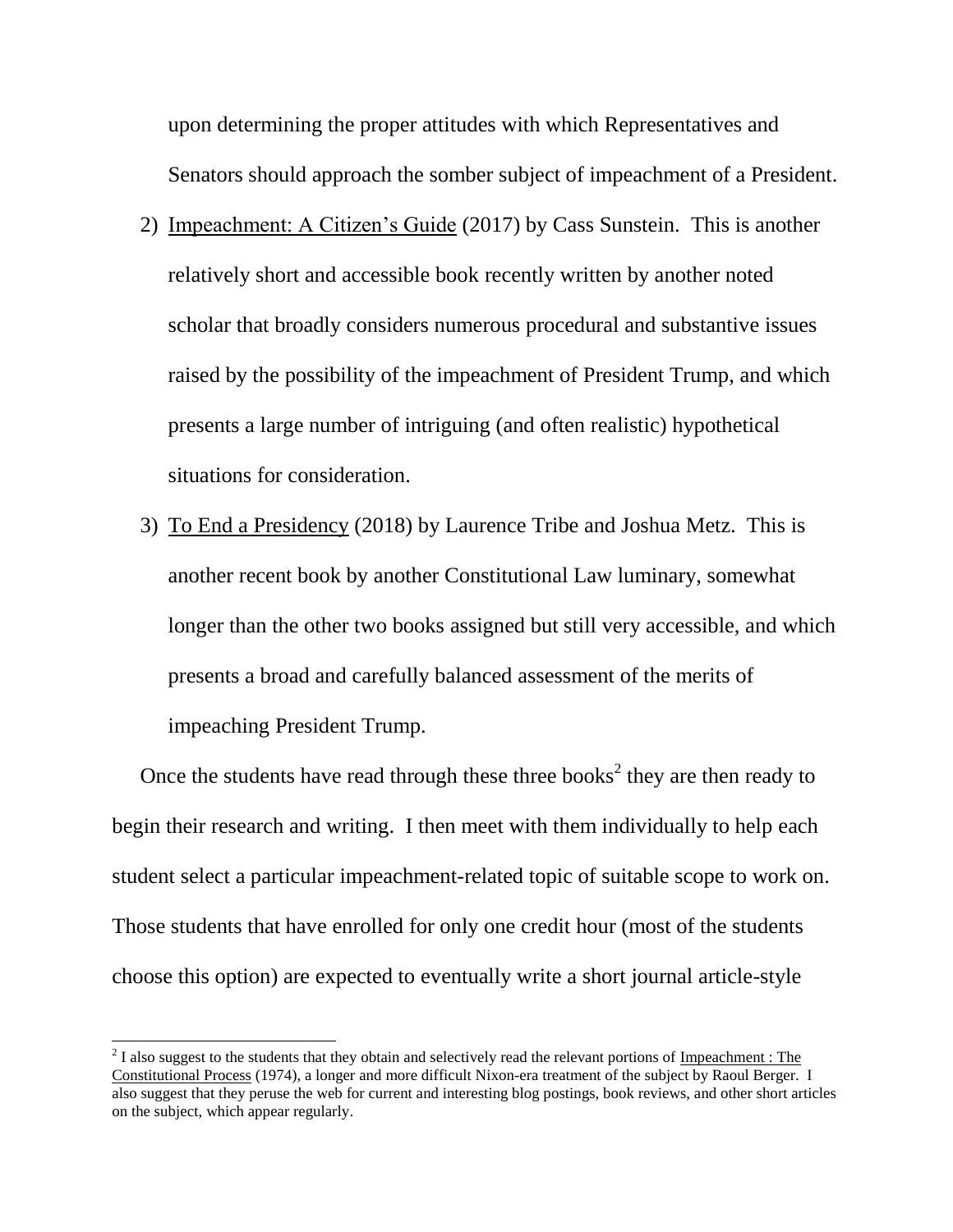research paper of about 10 to 15 pages in length (double-spaced) on a fairly narrow impeachment-related question, and those few students who have elected instead to enroll instead for two credit hours strive for a 25 to 30 page or so more ambitious paper of somewhat broader scope and/or of greater depth.

My students thus far have had surprisingly little difficulty selecting interesting and promising topics to explore in their research. Some example of topics that students have written on, or at least seriously considered before choosing another topic, include the following:

- 1) Does President Trump's currently known conduct satisfy the Constitutional "high crimes and misdemeanors" impeachment standard?
- 2) Is commission of a crime necessary for impeachment?
- 3) Should impeachment be avoided on prudential grounds, even if it is Constitutionally justified, if it appears that removal of the President would be too socially divisive?
- 4) What should be the procedures followed by the Senate in an impeachment trial?
- 5) What should the evidentiary standard be in a Senate impeachment trial, and should the proceedings be open to the public?
- 6) Does the Supreme Court have the right to review (and perhaps overturn) the Senate resolution of an impeachment trial, regardless of the outcome?
- 7) Could the  $25<sup>th</sup>$  Amendment removal procedure be successfully invoked if an arguably deserving impeachment is blocked by partisan gridlock in Congress?
- 8) A historical analysis of the political dynamics of the Andrew Johnson impeachment
- 9) A historical analysis of the political dynamics of the Richard Nixon nearimpeachment
- 10) Comparison of the US and South Korean impeachment procedures, given the recent 2017 impeachment of the South Korean President Park Guen-hye.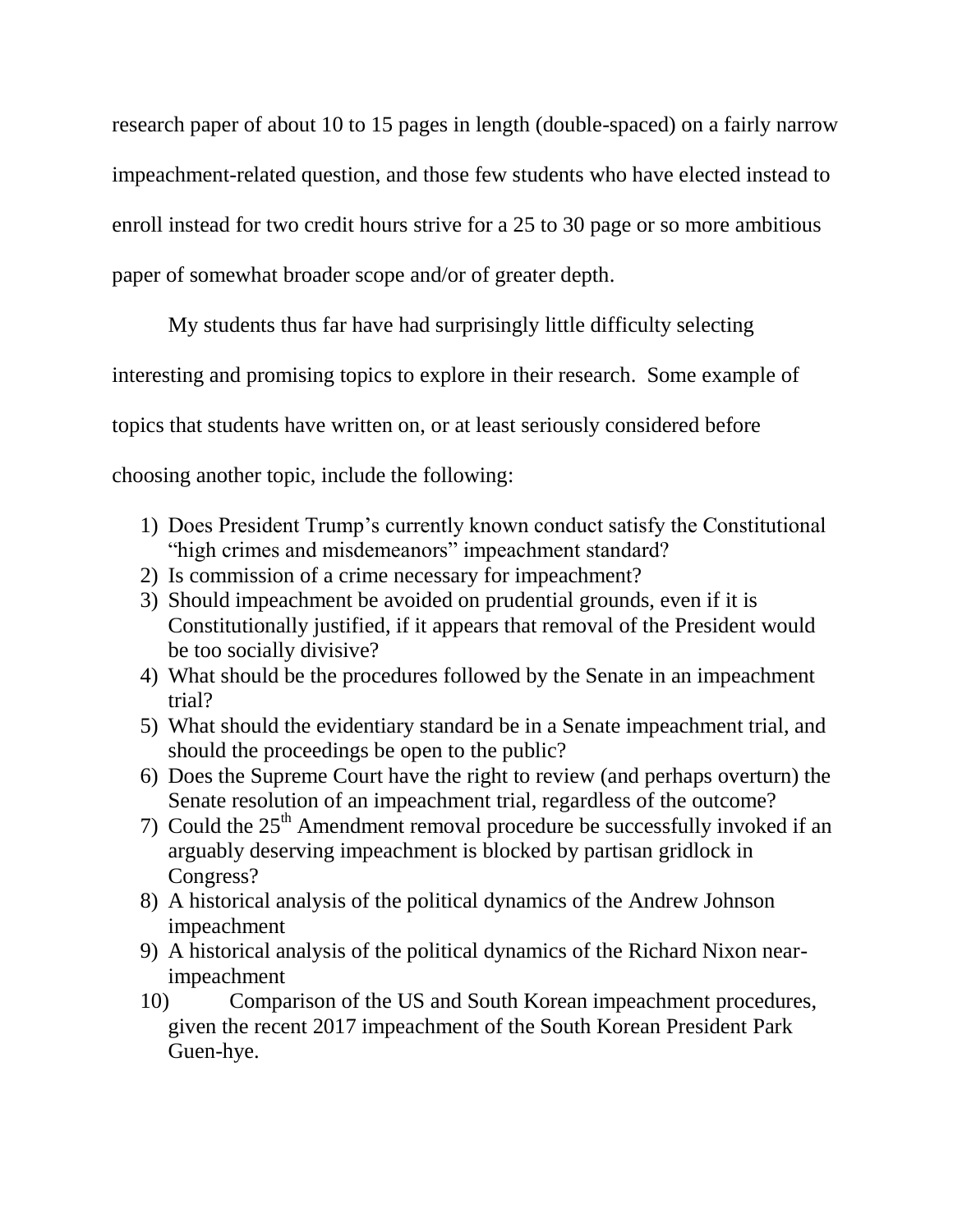After students have selected their paper topic I then require then to eventually (after about another four or five weeks or so) submit to me either a comprehensive research outline or a decent first draft, at their choice, which I then comment upon both substantively and stylistically. I then require students to submit to me at least one (and sometimes two) additional drafts before I judge their work to be complete.

I am not a Constitutional lawyer by any means; I teach and do my research and writing primarily in the areas of contract law, corporate law, law and economics, and legal education. But I found that after first reading through the Black, Sunstein, Tribe and Berger works that I have noted above I was then familiar enough with the various legal and political issues surrounding Presidential impeachment to helpfully supervise the students' efforts, and to provide some reflective balance as necessary in our occasional discussions to offset somewhat their initial enthusiastic inclinations, whether pro- or anti-impeachment, and to effectively play Devil's Advocate when necessary to help them reconsider and revise or strengthen their arguments. I believe that any other law professor who read these books would also be sufficiently prepared to supervise a student paper on the subject. When students have asked me technical questions that went beyond my modest level of Constitutional Law expertise, as some did after digging more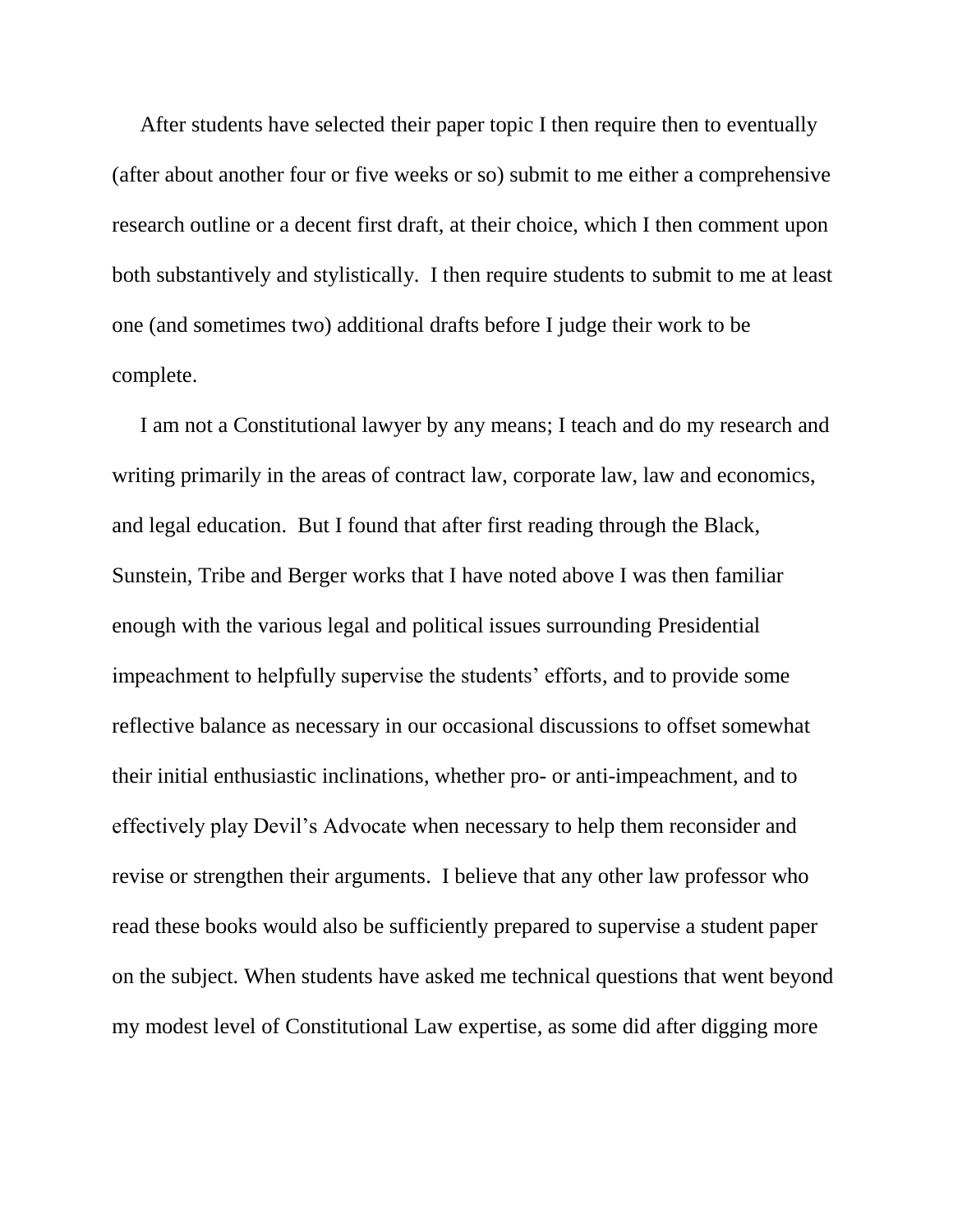deeply into their topics, I then direct them to one or another of our Constitutional Law faculty for more informed guidance. $3$ 

When I first meet with my students at the outset of their efforts at the beginning of the semester I am quite candid with them about my pro-impeachment views with regard to President Trump, but I also make clear to them that there are a number of plausible legal or prudential arguments that can be made against removal of a President from office through impeachment, even President Trump, and that they are more than welcome to reach anti-impeachment conclusions if that is where their research and analysis leads them. I let them know that I only expect them to explore in appropriate depth (sometimes rather briefly given the short length constraints of most of the papers) all sides of any issues that they address in reaching their conclusions, and that I will do my best to set aside my personal views on their topics and try to help them to do that.

The amount of time involved on my part in supervising a half-dozen or so students at any one time has not proven to be excessive, especially once I had finished my own background reading of the books the first semester, and I have greatly enjoyed working with these motivated students on these timely legal questions. More importantly, I believe that the students have all found the projects to be worthwhile, both as a vehicle for learning a great deal about impeachment,

 $\overline{a}$ 

 $3$  My Constitutional Law faculty colleagues have always been more than willing to provide these students with feedback on their ideas when consulted.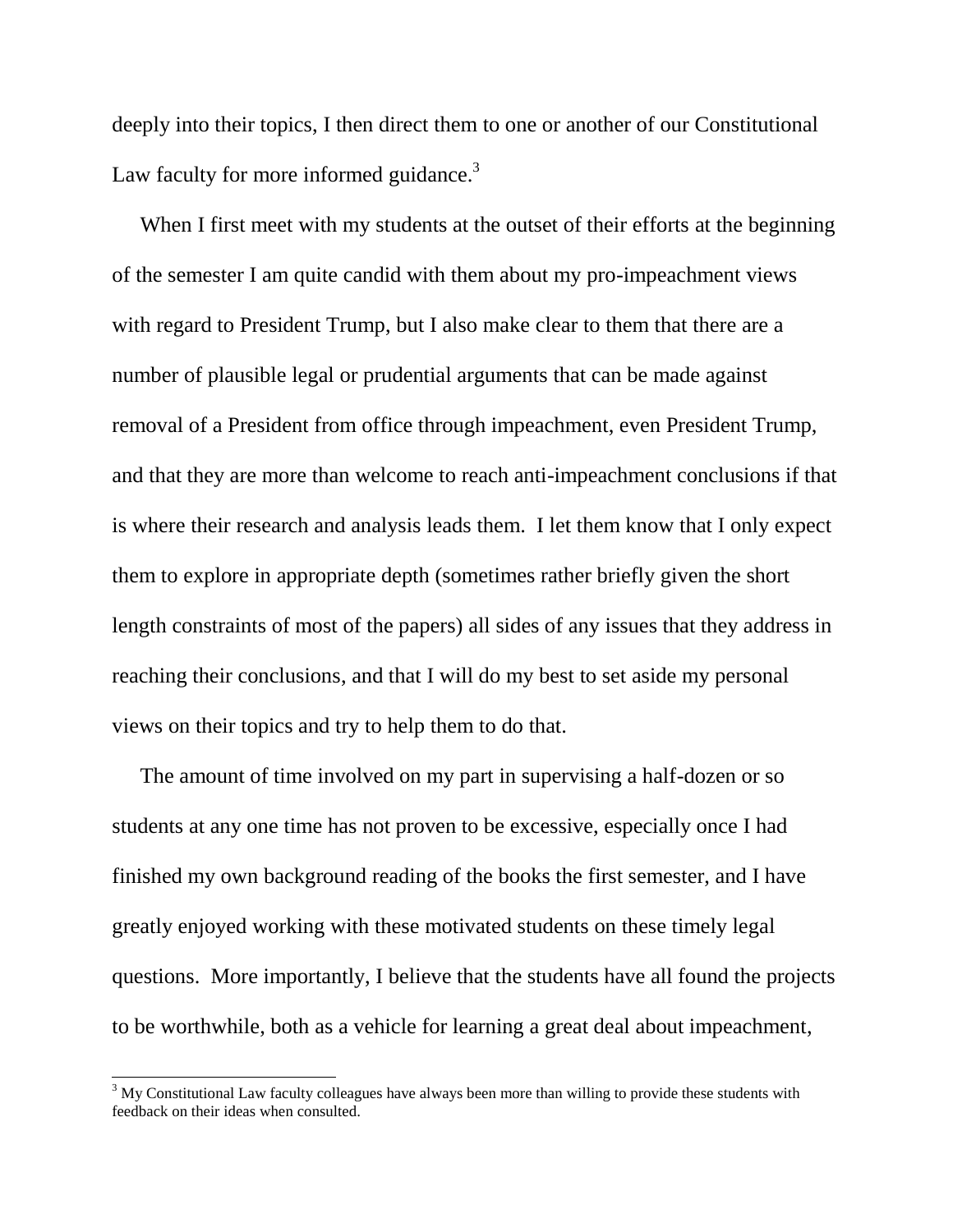and more broadly as excellent practice in choosing and then defending a thesis in an area of law where there is not a great deal of legal precedent to work with, to say the least. The papers have generally been quite good, mostly meriting "A" grades by the time they were complete, and several of the students have further extended and polished their papers and have submitted them in law school writing competitions or to law journals for possible publication.

I strongly recommend that other law school faculty consider encouraging their students to think about writing a possible one- or two-credit Directed Research paper on the topic of impeachment, and then supervising at least a few such student projects, even those faculty who have, as I do, limited Constitutional Law expertise. It is a way to help stimulate and better inform debate around the law school and elsewhere on this important subject, and to offer as part of one's daily work some (hopefully) somewhat meaningful resistance to Trumpism. And it is a way to do this without taking the risk, one that surely should concern all teachers, that in our frustration with the powers that be we will load up our lectures in our other courses with a little too much of our own political opinions, doing so in essentially a captive audience context where we usually cannot provide our students with a comfortable and meaningful opportunity to offer back their own different perspectives and conclusions. The Directed Research approach allows students to first self-select as to their interest in and willingness to argue